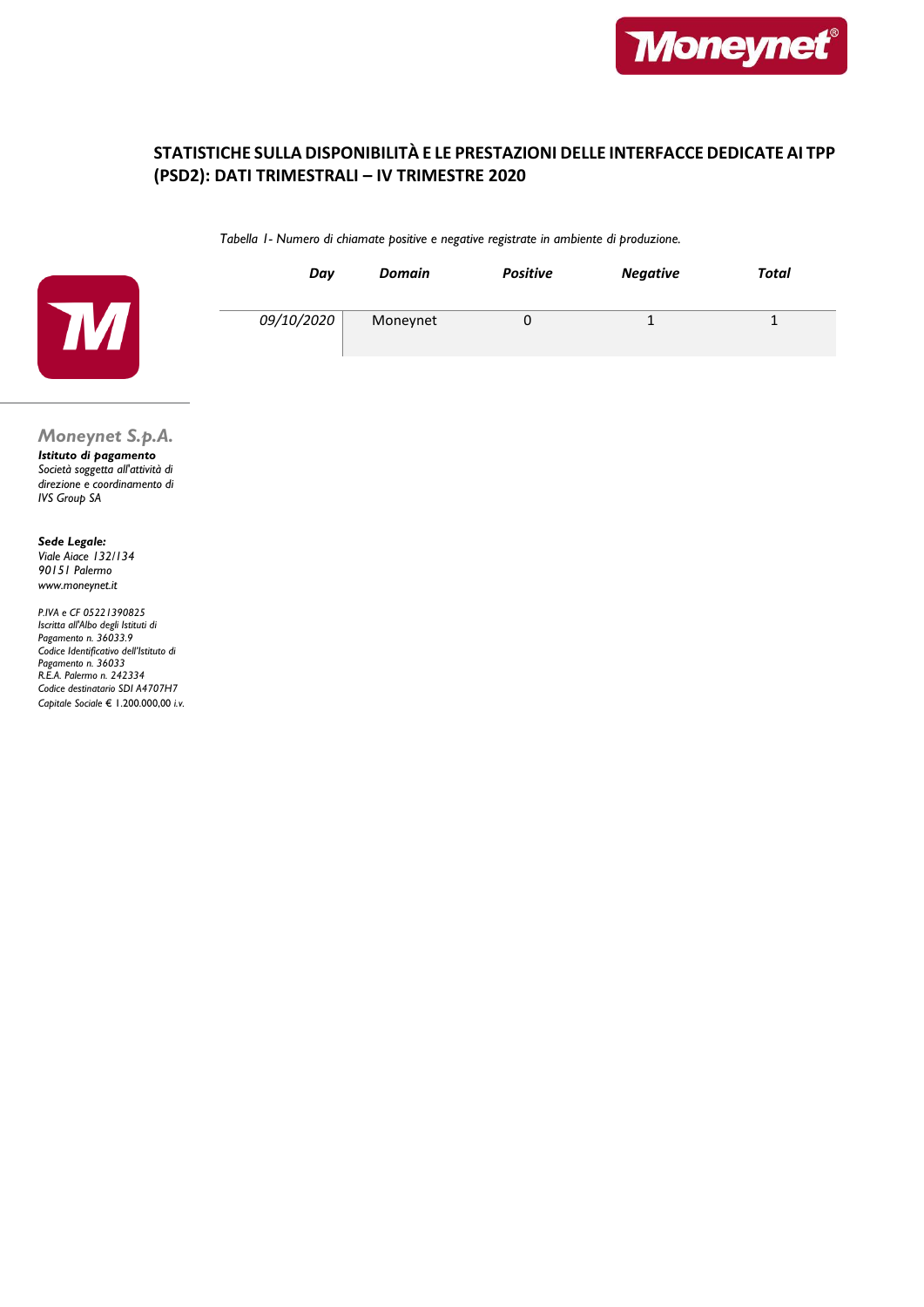

#### *Tabella 2 - Tempo medio di risposta per singolo servizio.*

| Day        | Bank     | Total Requests (ms) | Total Sandbox | <b>Payment Init</b> | <b>Bulk Init</b> | AIS | <b>FCS</b> | Embedded (ms) |
|------------|----------|---------------------|---------------|---------------------|------------------|-----|------------|---------------|
|            |          |                     |               | (ms)                | (ms)             | (ms | (ms)       |               |
| 09/10/2020 | Monevnet | 787                 | n.d.          | n.d.                | n.d.             | 787 | n.d.       | n.d.          |



*Tabella 3 - Tempo medio di risposta per singolo servizio (Sandbox).*

| Day  | Bank | Total Requests (ms) | Total Sandbox | <b>Payment Init</b> | <b>Bulk Init</b> | <b>AIS</b> | <b>FCS</b> | Embedded (ms) |
|------|------|---------------------|---------------|---------------------|------------------|------------|------------|---------------|
|      |      |                     |               | (ms)                | (ms)             | (ms)       | (ms)       |               |
| n.d. | n.d  | n.d.                | n.d.          | n.d.                | n.d.             | n.d.       | n.d.       | n.d.          |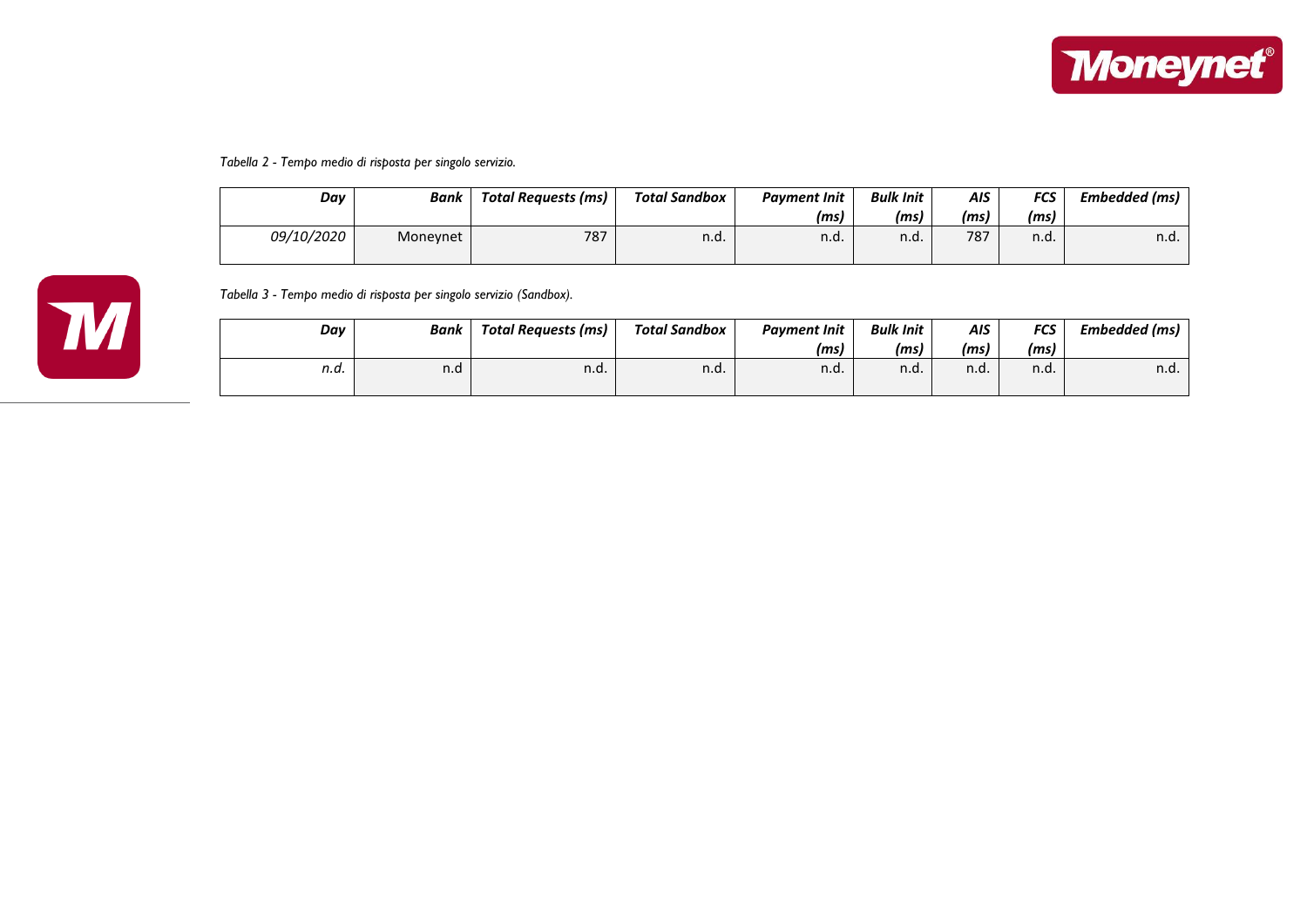

### *Tabella 4 – Indicatori di performance del servizio*



| Data       | Istituto | <b>Codice ABI</b> | PIS (ms) | AIS (ms) |
|------------|----------|-------------------|----------|----------|
| 01/10/2020 | Moneynet | 36033             | 3040     | 2107     |
| 02/10/2020 | Moneynet | 36033             | 3130     | 2108     |
| 03/10/2020 | Moneynet | 36033             | 3283     | 1612     |
| 04/10/2020 | Moneynet | 36033             | 3327     | 1219     |
| 05/10/2020 | Moneynet | 36033             | 3133     | 1808     |
| 06/10/2020 | Moneynet | 36033             | 3071     | 1668     |
| 07/10/2020 | Moneynet | 36033             | 3175     | 1612     |
| 08/10/2020 | Moneynet | 36033             | 3231     | 1574     |
| 09/10/2020 | Moneynet | 36033             | 3206     | 1510     |
| 10/10/2020 | Moneynet | 36033             | 2836     | 1621     |
| 11/10/2020 | Moneynet | 36033             | 3773     | 1119     |
| 12/10/2020 | Moneynet | 36033             | 3040     | 1186     |
| 13/10/2020 | Moneynet | 36033             | 3111     | 1261     |
| 14/10/2020 | Moneynet | 36033             | 3163     | 1483     |
| 15/10/2020 | Moneynet | 36033             | 3085     | 1662     |
| 16/10/2020 | Moneynet | 36033             | 3310     | 2254     |
| 17/10/2020 | Moneynet | 36033             | 3420     | 1136     |
| 18/10/2020 | Moneynet | 36033             | 3340     | 1198     |
| 19/10/2020 | Moneynet | 36033             | 3187     | 1345     |
| 20/10/2020 | Moneynet | 36033             | 3100     | 1461     |
| 21/10/2020 | Moneynet | 36033             | 3192     | 1515     |
| 22/10/2020 | Moneynet | 36033             | 3270     | 1566     |
| 23/10/2020 | Moneynet | 36033             | 3021     | 1845     |
| 24/10/2020 | Moneynet | 36033             | 3208     | 1158     |
| 25/10/2020 | Moneynet | 36033             | 3183     | 1139     |
| 26/10/2020 | Moneynet | 36033             | 3210     | 1708     |
| 27/10/2020 | Moneynet | 36033             | 3119     | 1770     |
| 28/10/2020 | Moneynet | 36033             | 3038     | 1608     |
| 29/10/2020 | Moneynet | 36033             | 3318     | 1612     |
| 30/10/2020 | Moneynet | 36033             | 3198     | 1477     |
| 31/10/2020 | Moneynet | 36033             | 3300     | 1175     |
| 01/11/2020 | Moneynet | 36033             | 3705     | 1170     |
| 02/11/2020 | Moneynet | 36033             | 3237     | 1947     |
| 03/11/2020 | Moneynet | 36033             | 3116     | 2016     |
| 04/11/2020 | Moneynet | 36033             | 3262     | 1374     |
| 05/11/2020 | Moneynet | 36033             | 3172     | 1882     |
| 06/11/2020 | Moneynet | 36033             | 3423     | 1772     |
| 07/11/2020 | Moneynet | 36033             |          | 1444     |
| 08/11/2020 | Moneynet | 36033             | 3358     | 941      |
| 09/11/2020 | Moneynet | 36033             | 3100     | 1769     |
| 10/11/2020 | Moneynet | 36033             | 3315     | 1630     |
| 11/11/2020 | Moneynet | 36033             | 3098     | 1673     |
|            |          |                   |          |          |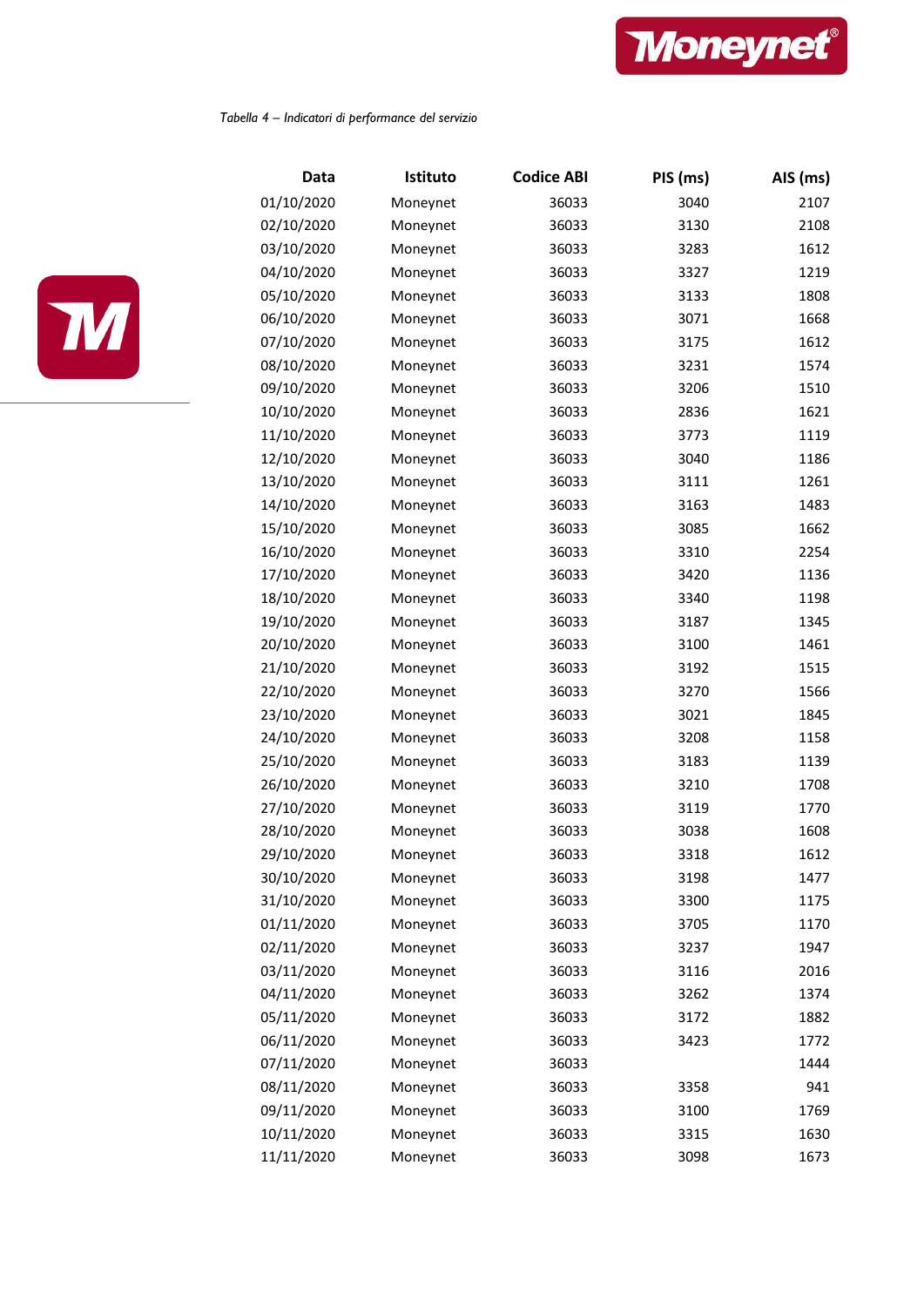



| 12/11/2020 | Moneynet | 36033 | 3081 | 1137 |
|------------|----------|-------|------|------|
| 13/11/2020 | Moneynet | 36033 | 3242 | 1476 |
| 14/11/2020 | Moneynet | 36033 | 3364 | 1372 |
| 15/11/2020 | Moneynet | 36033 | 3317 | 1061 |
| 16/11/2020 | Moneynet | 36033 | 3131 | 1402 |
| 17/11/2020 | Moneynet | 36033 | 3218 | 1584 |
| 18/11/2020 | Moneynet | 36033 | 3355 | 1862 |
| 19/11/2020 | Moneynet | 36033 | 3223 | 1391 |
| 20/11/2020 | Moneynet | 36033 | 3234 | 1606 |
| 21/11/2020 | Moneynet | 36033 | 3584 | 1064 |
| 22/11/2020 | Moneynet | 36033 | 3640 | 1270 |
| 23/11/2020 | Moneynet | 36033 | 3214 | 1835 |
| 24/11/2020 | Moneynet | 36033 | 3472 | 1951 |
| 25/11/2020 | Moneynet | 36033 | 3397 | 2044 |
| 26/11/2020 | Moneynet | 36033 | 3396 | 1640 |
| 27/11/2020 | Moneynet | 36033 | 3451 | 1653 |
| 28/11/2020 | Moneynet | 36033 | 3833 | 1131 |
| 29/11/2020 | Moneynet | 36033 | 3708 | 1485 |
| 30/11/2020 | Moneynet | 36033 | 3279 | 1658 |
| 01/12/2020 | Moneynet | 36033 | 3431 | 1976 |
| 02/12/2020 | Moneynet | 36033 | 3557 | 2077 |
| 03/12/2020 | Moneynet | 36033 | 3370 | 1709 |
| 04/12/2020 | Moneynet | 36033 | 3490 | 1725 |
| 05/12/2020 | Moneynet | 36033 | 3695 | 1317 |
| 06/12/2020 | Moneynet | 36033 |      | 1132 |
| 07/12/2020 | Moneynet | 36033 | 3390 | 1754 |
| 08/12/2020 | Moneynet | 36033 | 3389 | 1125 |
| 09/12/2020 | Moneynet | 36033 | 3374 | 2017 |
| 10/12/2020 | Moneynet | 36033 | 3418 | 1611 |
| 11/12/2020 | Moneynet | 36033 | 3264 | 1172 |
| 12/12/2020 | Moneynet | 36033 | 3445 | 1158 |
| 13/12/2020 | Moneynet | 36033 | 3345 | 969  |
| 14/12/2020 | Moneynet | 36033 | 3323 | 1291 |
| 15/12/2020 | Moneynet | 36033 | 3648 | 1374 |
| 16/12/2020 | Moneynet | 36033 | 3457 | 1583 |
| 17/12/2020 | Moneynet | 36033 | 3469 | 1573 |
| 18/12/2020 | Moneynet | 36033 | 3356 | 1647 |
| 19/12/2020 | Moneynet | 36033 | 3183 | 1167 |
| 20/12/2020 | Moneynet | 36033 | 3789 | 1085 |
| 21/12/2020 | Moneynet | 36033 | 3232 | 1363 |
| 22/12/2020 | Moneynet | 36033 | 3581 | 1491 |
| 23/12/2020 | Moneynet | 36033 | 3299 | 1668 |
| 24/12/2020 | Moneynet | 36033 | 3517 | 1644 |
| 25/12/2020 | Moneynet | 36033 | 3816 | 1349 |
| 26/12/2020 | Moneynet | 36033 | 4187 | 1169 |
| 27/12/2020 | Moneynet | 36033 | 3751 | 1439 |
|            |          |       |      |      |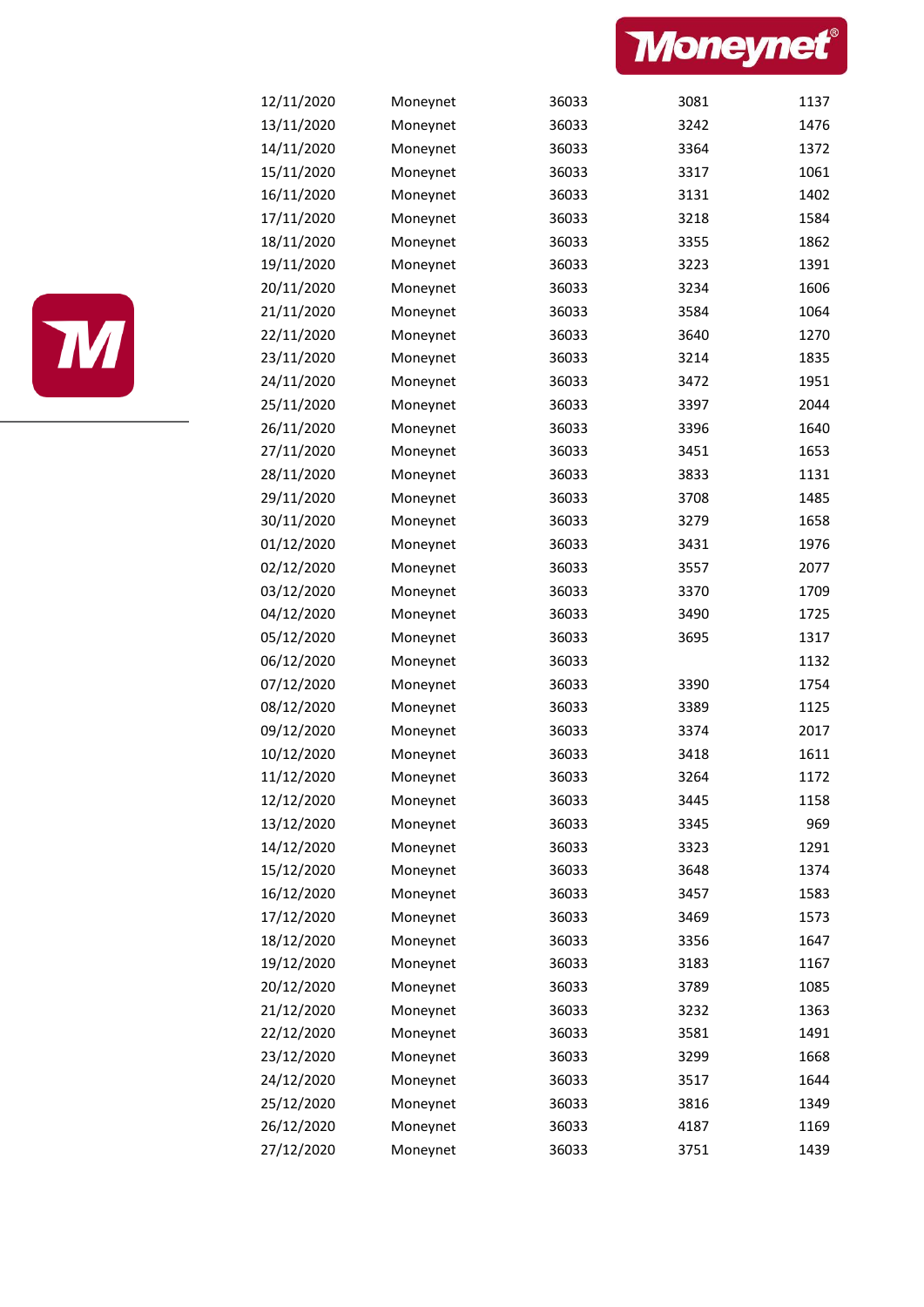

| 28/12/2020 | Moneynet | 36033 | 3440 | 1757 |
|------------|----------|-------|------|------|
| 29/12/2020 | Moneynet | 36033 | 3317 | 1847 |
| 30/12/2020 | Moneynet | 36033 | 3172 | 2101 |
| 31/12/2020 | Moneynet | 36033 | 3345 | 1874 |

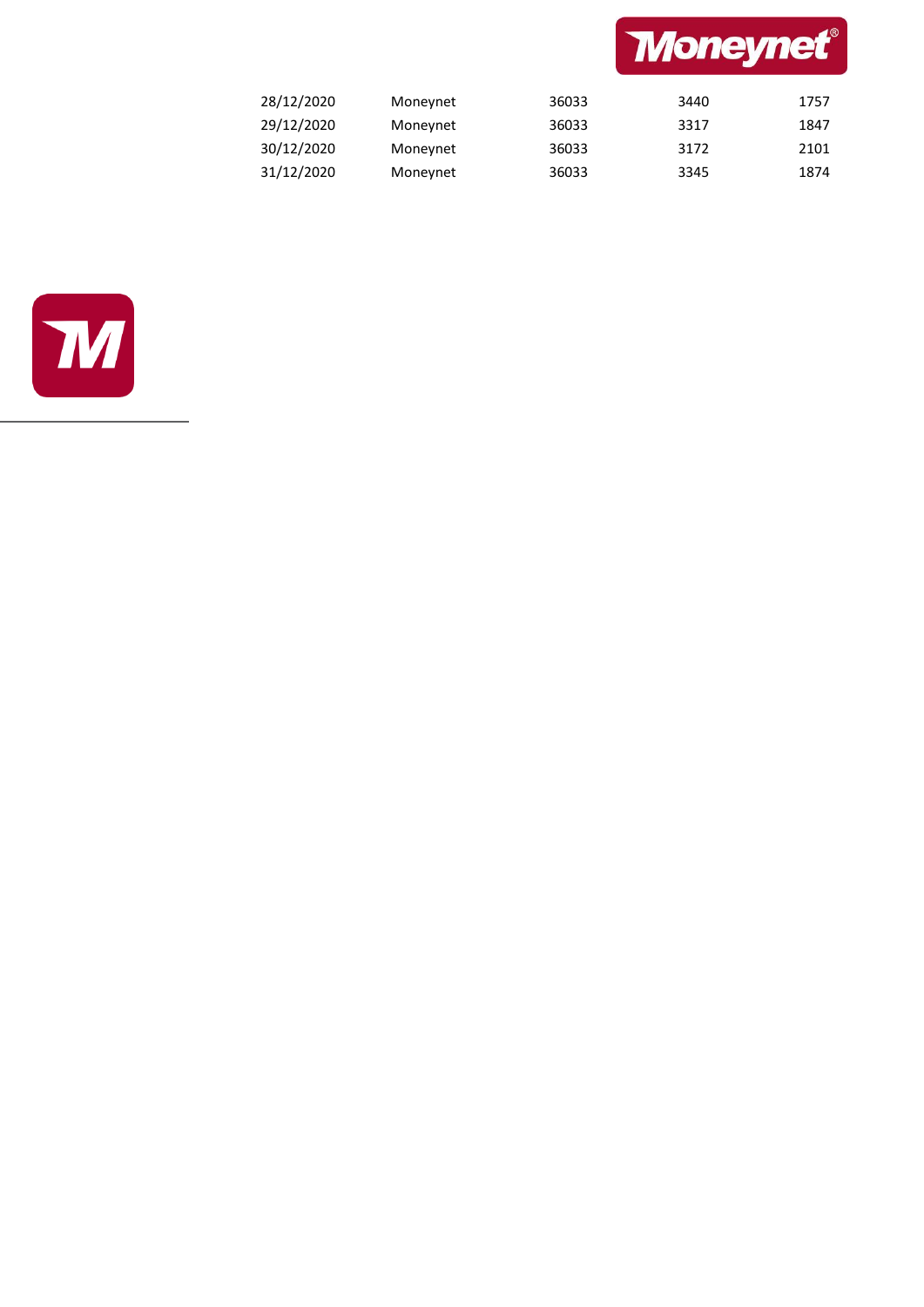

*Tabella 5 - Percentuale di disponibilità dei servizi.*



| Data       | Istituto | <b>Codice ABI</b> | <b>Uptime</b> | <b>Downtime</b> |
|------------|----------|-------------------|---------------|-----------------|
| 01/10/2020 | Moneynet | 36033             | 100.00        | 0.00            |
| 02/10/2020 | Moneynet | 36033             | 100.00        | 0.00            |
| 03/10/2020 | Moneynet | 36033             | 100.00        | 0.00            |
| 04/10/2020 | Moneynet | 36033             | 100.00        | 0.00            |
| 05/10/2020 | Moneynet | 36033             | 100.00        | 0.00            |
| 06/10/2020 | Moneynet | 36033             | 100.00        | 0.00            |
| 07/10/2020 | Moneynet | 36033             | 100.00        | 0.00            |
| 08/10/2020 | Moneynet | 36033             | 100.00        | 0.00            |
| 09/10/2020 | Moneynet | 36033             | 100.00        | 0.00            |
| 10/10/2020 | Moneynet | 36033             | 100.00        | 0.00            |
| 11/10/2020 | Moneynet | 36033             | 100.00        | 0.00            |
| 12/10/2020 | Moneynet | 36033             | 100.00        | 0.00            |
| 13/10/2020 | Moneynet | 36033             | 100.00        | 0.00            |
| 14/10/2020 | Moneynet | 36033             | 100.00        | 0.00            |
| 15/10/2020 | Moneynet | 36033             | 100.00        | 0.00            |
| 16/10/2020 | Moneynet | 36033             | 100.00        | 0.00            |
| 17/10/2020 | Moneynet | 36033             | 100.00        | 0.00            |
| 18/10/2020 | Moneynet | 36033             | 100.00        | 0.00            |
| 19/10/2020 | Moneynet | 36033             | 100.00        | 0.00            |
| 20/10/2020 | Moneynet | 36033             | 100.00        | 0.00            |
| 21/10/2020 | Moneynet | 36033             | 100.00        | 0.00            |
| 22/10/2020 | Moneynet | 36033             | 100.00        | 0.00            |
| 23/10/2020 | Moneynet | 36033             | 100.00        | 0.00            |
| 24/10/2020 | Moneynet | 36033             | 100.00        | 0.00            |
| 25/10/2020 | Moneynet | 36033             | 100.00        | 0.00            |
| 26/10/2020 | Moneynet | 36033             | 100.00        | 0.00            |
| 27/10/2020 | Moneynet | 36033             | 100.00        | 0.00            |
| 28/10/2020 | Moneynet | 36033             | 100.00        | 0.00            |
| 29/10/2020 | Moneynet | 36033             | 100.00        | 0.00            |
| 30/10/2020 | Moneynet | 36033             | 100.00        | 0.00            |
| 31/10/2020 | Moneynet | 36033             | 100.00        | 0.00            |
| 01/11/2020 | Moneynet | 36033             | 100.00        | 0.00            |
| 02/11/2020 | Moneynet | 36033             | 100.00        | 0.00            |
| 03/11/2020 | Moneynet | 36033             | 100.00        | 0.00            |
| 04/11/2020 | Moneynet | 36033             | 100.00        | 0.00            |
| 05/11/2020 | Moneynet | 36033             | 100.00        | 0.00            |
| 06/11/2020 | Moneynet | 36033             | 100.00        | 0.00            |
| 07/11/2020 | Moneynet | 36033             | 100.00        | 0.00            |
| 08/11/2020 | Moneynet | 36033             | 100.00        | 0.00            |
| 09/11/2020 | Moneynet | 36033             | 100.00        | 0.00            |
| 10/11/2020 | Moneynet | 36033             | 100.00        | 0.00            |
| 11/11/2020 | Moneynet | 36033             | 100.00        | 0.00            |
| 12/11/2020 | Moneynet | 36033             | 100.00        | 0.00            |
| 13/11/2020 | Moneynet | 36033             | 100.00        | 0.00            |
|            |          |                   |               |                 |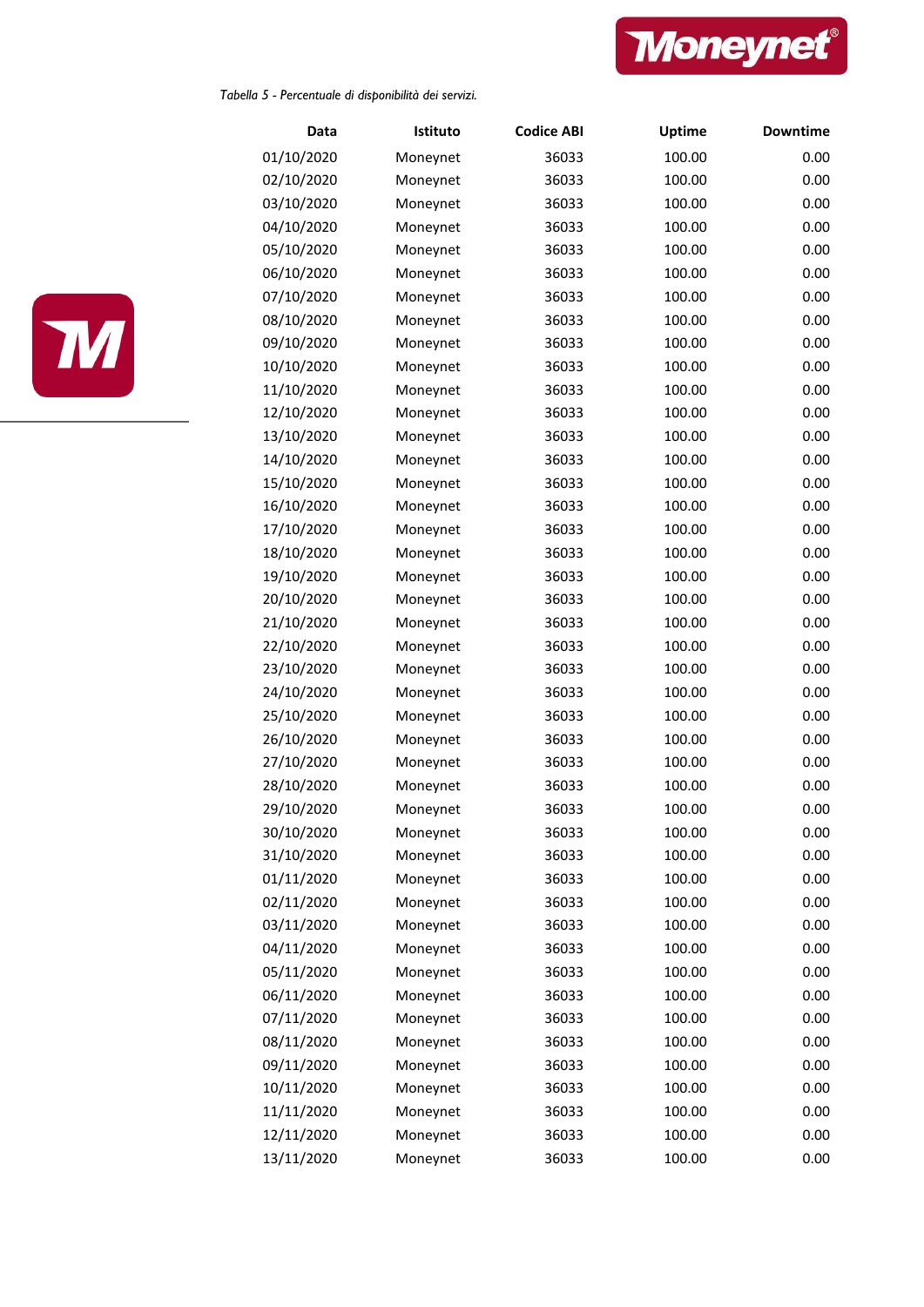



| 14/11/2020 | Moneynet | 36033 | 100.00 | 0.00 |
|------------|----------|-------|--------|------|
| 15/11/2020 | Moneynet | 36033 | 100.00 | 0.00 |
| 16/11/2020 | Moneynet | 36033 | 100.00 | 0.00 |
| 17/11/2020 | Moneynet | 36033 | 100.00 | 0.00 |
| 18/11/2020 | Moneynet | 36033 | 100.00 | 0.00 |
| 19/11/2020 | Moneynet | 36033 | 100.00 | 0.00 |
| 20/11/2020 | Moneynet | 36033 | 100.00 | 0.00 |
| 21/11/2020 | Moneynet | 36033 | 100.00 | 0.00 |
| 22/11/2020 | Moneynet | 36033 | 100.00 | 0.00 |
| 23/11/2020 | Moneynet | 36033 | 100.00 | 0.00 |
| 24/11/2020 | Moneynet | 36033 | 100.00 | 0.00 |
| 25/11/2020 | Moneynet | 36033 | 100.00 | 0.00 |
| 26/11/2020 | Moneynet | 36033 | 100.00 | 0.00 |
| 27/11/2020 | Moneynet | 36033 | 100.00 | 0.00 |
| 28/11/2020 | Moneynet | 36033 | 100.00 | 0.00 |
| 29/11/2020 | Moneynet | 36033 | 100.00 | 0.00 |
| 30/11/2020 | Moneynet | 36033 | 100.00 | 0.00 |
| 01/12/2020 | Moneynet | 36033 | 100.00 | 0.00 |
| 02/12/2020 | Moneynet | 36033 | 100.00 | 0.00 |
| 03/12/2020 | Moneynet | 36033 | 100.00 | 0.00 |
| 04/12/2020 | Moneynet | 36033 | 100.00 | 0.00 |
| 05/12/2020 | Moneynet | 36033 | 100.00 | 0.00 |
| 06/12/2020 | Moneynet | 36033 | 100.00 | 0.00 |
| 07/12/2020 | Moneynet | 36033 | 100.00 | 0.00 |
| 08/12/2020 | Moneynet | 36033 | 100.00 | 0.00 |
| 09/12/2020 | Moneynet | 36033 | 100.00 | 0.00 |
| 10/12/2020 | Moneynet | 36033 | 100.00 | 0.00 |
| 11/12/2020 | Moneynet | 36033 | 100.00 | 0.00 |
| 12/12/2020 | Moneynet | 36033 | 100.00 | 0.00 |
| 13/12/2020 | Moneynet | 36033 | 100.00 | 0.00 |
| 14/12/2020 | Moneynet | 36033 | 100.00 | 0.00 |
| 15/12/2020 | Moneynet | 36033 | 100.00 | 0.00 |
| 16/12/2020 | Moneynet | 36033 | 100.00 | 0.00 |
| 17/12/2020 | Moneynet | 36033 | 100.00 | 0.00 |
| 18/12/2020 | Moneynet | 36033 | 100.00 | 0.00 |
| 19/12/2020 | Moneynet | 36033 | 100.00 | 0.00 |
| 20/12/2020 | Moneynet | 36033 | 100.00 | 0.00 |
| 21/12/2020 | Moneynet | 36033 | 100.00 | 0.00 |
| 22/12/2020 | Moneynet | 36033 | 100.00 | 0.00 |
| 23/12/2020 | Moneynet | 36033 | 100.00 | 0.00 |
| 24/12/2020 | Moneynet | 36033 | 100.00 | 0.00 |
| 25/12/2020 | Moneynet | 36033 | 100.00 | 0.00 |
| 26/12/2020 | Moneynet | 36033 | 100.00 | 0.00 |
| 27/12/2020 | Moneynet | 36033 | 100.00 | 0.00 |
| 28/12/2020 | Moneynet | 36033 | 100.00 | 0.00 |
| 29/12/2020 | Moneynet | 36033 | 100.00 | 0.00 |
|            |          |       |        |      |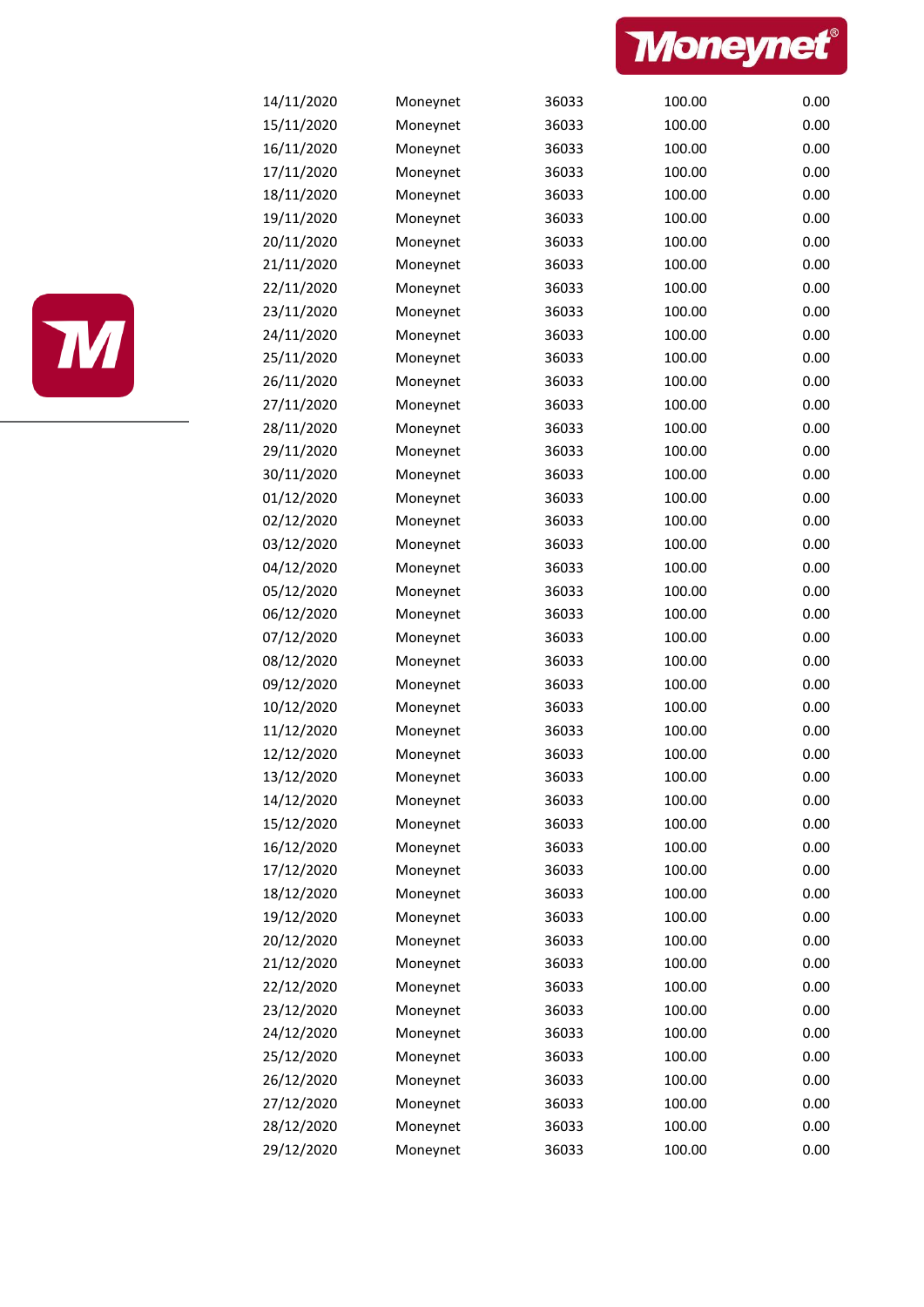

| 30/12/2020 | Moneynet | 36033 | 100.00 | 0.00 |
|------------|----------|-------|--------|------|
| 31/12/2020 | Moneynet | 36033 | 100.00 | 0.00 |